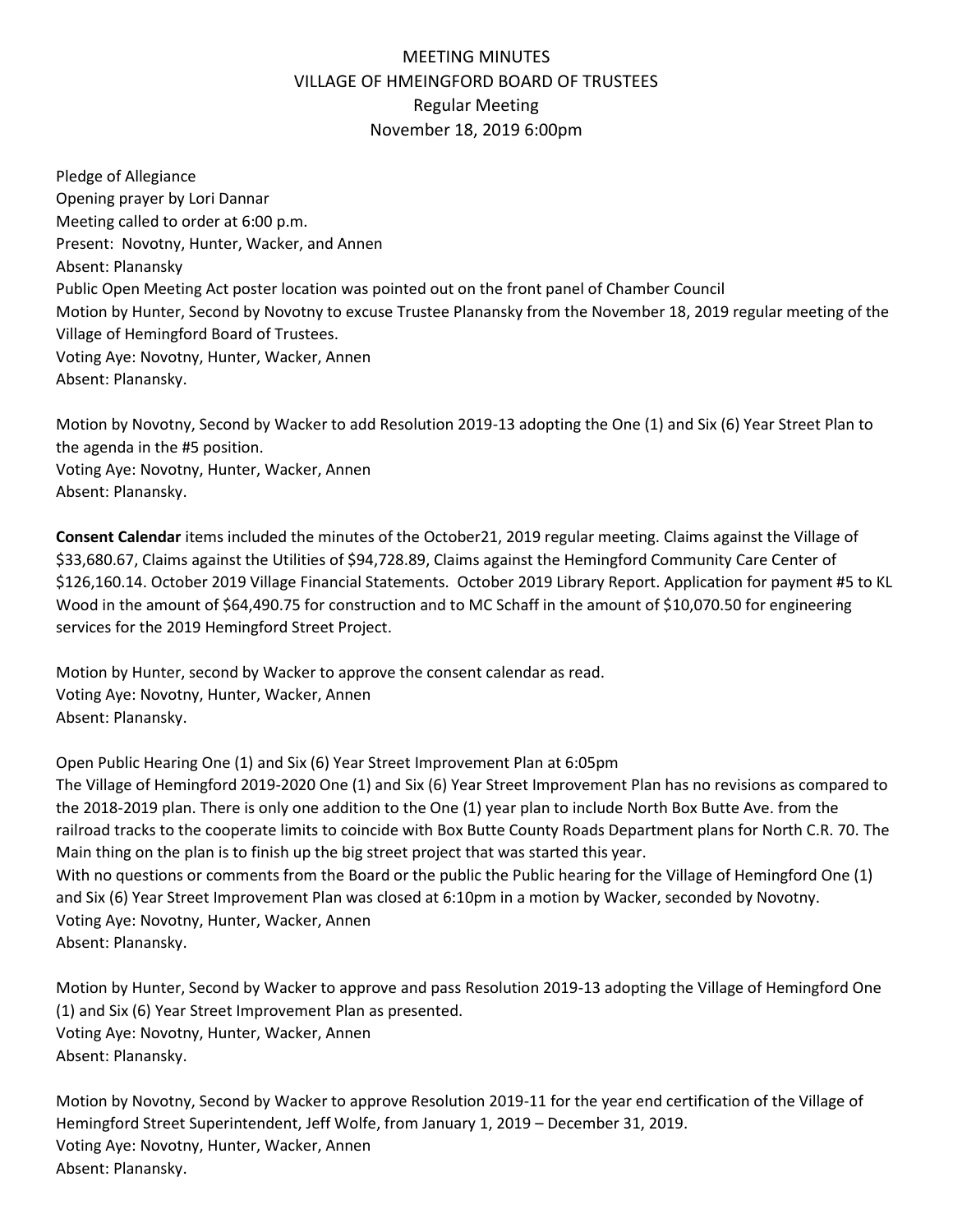## **Third reading of Ordinance #809**

AN ORDINANCE OF THE VILLAGE OF HEMINGFORD, BOX BUTTE COUNTY, NEBRASKA, TO ESTABLISH REVISED SEWER RATES FOR THE VILLAGE OF HEMINGFORD MUNICIPAL SEWER SYSTEM; PROVIDING AND EFFECTIVE DATE; AND REPEALING ANY EXISTING ORDINANCES OR OTHER PROVISIONS IN CONFLICT THERE WITH; AND DIRECTING THE PUBLICATION OF THIS ORDINANCE.

This ordinance increases the sewer rate from \$12 to \$14.50 per customer account. Motion by Wacker, Second by Hunter to pass and publish Ordinance #809 Voting Aye: Novotny, Hunter, Wacker, Annen Absent: Planansky.

**Solar Project update:** Michael Larson of GenPro Energy updated the board on the construction of the Solar Project, saying that the foundation is down and trenching will begin so that wiring can be placed and set up to the point of interconnection. GenPro is working with the developers to use local businesses to build fencing and to install the communications systems needed to support the project. Felton Fencing will be erecting the fencing. Typically for the communications systems cell phone companies have been used, where Hemingford is the home of Mobius Communications, Michael is working with the developer and Mobius officials to take care of the communication needs of the project. GenPro Energy is committed to using local companies and contractors wherever and whenever possible. The majority of the system will be installed by January of 2020, the transformer has been ordered and is expected to arrive late February or early March once that is installed the system should be online in April of 2020. Michael is also going to check on the possibility of putting a camera up and sharing the link to be put on the Village website as well as Facebook so that progress can be viewed by residents.

**Discussion and possible action:** Librarian, Marley Pehoviack has been reviewing library policies and submitted updates to Policies #1 Mission Statement, #2 Who may use the Library, #3 Library Card, #4 Circulation, #5 Collection Development, #8 Library Services, #9 Confidentiality, #10 Patron Complaints, #11 Bulletin Boards and Meeting Rooms, #12 Personnel Policy, #13 Financial Management, #14 Emergency and Safety, #15 Library closed on the following Holidays, to the village board for consideration and adoption. The policies had been reviewed and approved by the Library board as well. It was agreed that policy #15 regarding Holidays that the library is closed is fine with the exception of Christmas Eve. It was pointed out that designating Christmas Eve as an additional holiday effects not only the library employees but all village employees and would need to be changed in the personal handbook and then could be reflected in the policies of the library. This will be considered at the December regular meeting of the Village Board of Trustees.

Motion by Hunter, Second by Novotny to approve and adopt the updates to Library Policies 1,2,3,4,5,8,9,10,11,12,13,14, as presented and 15, Holidays that the Library is closed was approved except for Christmas Eve, until the regular meeting on December 16, 2019

Voting Aye: Novotny, Hunter, Wacker, Annen Absent: Planansky.

**Discussion and possible action:** Resolution 2019-12 for the Participating Members of LARM to ratify the Election of Members of the LARM Board of Directors. LARM has been operating with two boards, a Purported Board, and a Duly Elected Board. Judgement in the court case rules that the Duly Elected Board is the true Board of Directors for LARM. As a result, it is necessary for LARM members to ratify the election of the Board of Directors.

Motion by Wacker Second by Hunter to approve resolution 2019-12 ratifying the election of the LARM Board of Directors.

Voting Aye: Novotny, Hunter, Wacker, Annen Absent: Planansky.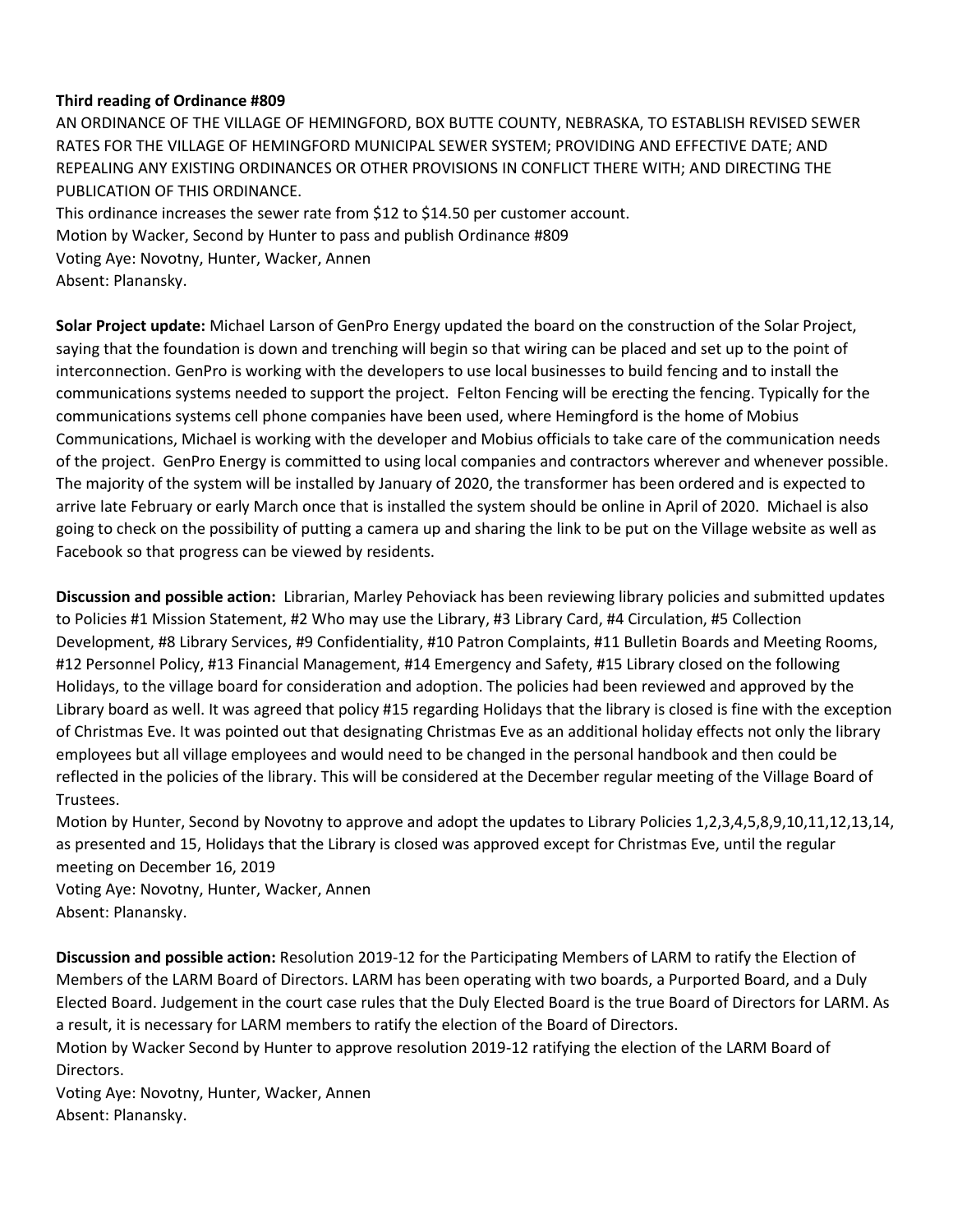**Hemingford Utilities Report:** Superintendent Huss was absent and supplied the board with a written report that is on file at the Village Office and can be viewed during regular business hours, Monday through Friday.

**Administrators Report:** The Hemingford street project is closed up for the winter, with just under half the project completed, and will restart in the spring. The applications for payment from KL Wood and MC Schaff approved earlier in the meeting will be the last payments for the project until work starts again in the spring. Treats on the Street was a big success with approximately 175 children out on Box Butte Ave trick or treating at over 20 business that participated. Plans for the 3<sup>rd</sup> Annual Believe in Hemingford Tree Lighting Celebrations are going well, and will be held on Sunday December 8<sup>th</sup>. There is still a need for volunteers to help with preparing and serving the meal. The meal this year will consist of Chicken and Noodles, mashed potatoes, a hot roll and a slice of pie. Both school and area church youth groups have volunteered their time and talents to the event. This year a short movie will be shown at 4pm, "The Small One" sponsored by the Hemingford Chamber of Commerce. BRAN 40 (Bicycle Ride Across Nebraska) will start their 40th year in Hemingford, Barb has agreed to chair the organizational committee to make this a positive event for riders as well as the residents and businesses of Hemingford. There is a potential of nearly 1000 extra people in town the weekend of June 5, 2020 through June 7, 2020.

Action items included:

Barb has been asked to sit on the Executive Board of Directors for Box Butte Development Corporation. Motion by Hunter Second by Novotny to appoint Barb Straub as the Village of Hemingford representative on the Executive Board of Directors for Box Butte development Corporation.

Voting Aye: Novotny, Hunter, Wacker, Annen

Absent: Planansky.

It is time to give thought to the holidays and if employee bonuses will be given again this year.

Motion by Hunter Second by Wacker to give Christmas bonuses to village employees equal to last year, \$225.00 for full time and \$125.00 for part time.

Voting Aye: Novotny, Hunter, Wacker, Annen Absent: Planansky.

**Hemingford Police Report:** E911 funding request by Chief Bryner to purchase software where Alliance PD would be the server for the programs (Zuchor) has been rescinded. Chief Bryner felt there were too many unanswered questions as it relates to future costs to the village after the initial software purchase and training was completed. Chief will continue to research and get the answers required before again going to the E911 board with a funding request.

**E911 Board Report:** Deb Hunter attended the last E911 board meeting. Hunter reported that there is no real consistency of meeting times for the board and the next one would be held in March as needed. There were no financial reports available for review. Hunter was told that the funds for the E911 came from surcharges on phone service both land line and cellular. Approximately 79.6% of the funds go to the city of Alliance and the remainder going to Box Butte County. The portion that Box Butte County receives is also the portion that could be potentially available for needs in Hemingford. There were no real guidelines on how funding is spent or what the funds could be use for. Village Attorney was asked to check into federal mandates for the funds, if any and spending guidelines.

**Hemingford Community Care Center Report:** there are currently 11 residents on the Assisted Living side and 22 on the Nursing home side, there have been no state reportable incidents this month, at the first of the year Aflac and Allied claims will no longer show on the claims list as they are reported in the payroll amounts, Black Hills Energy will be out to change gas meters to accommodate the HVAC system, a preceptor has been contracted, Linda Anderson from Madison Ne. and Lori is now in the Administrator in Training program, there is a potential for one or two college coursed. At this time the facility is waiting on a letter of release so that they can start admitting Medicaid residents again.